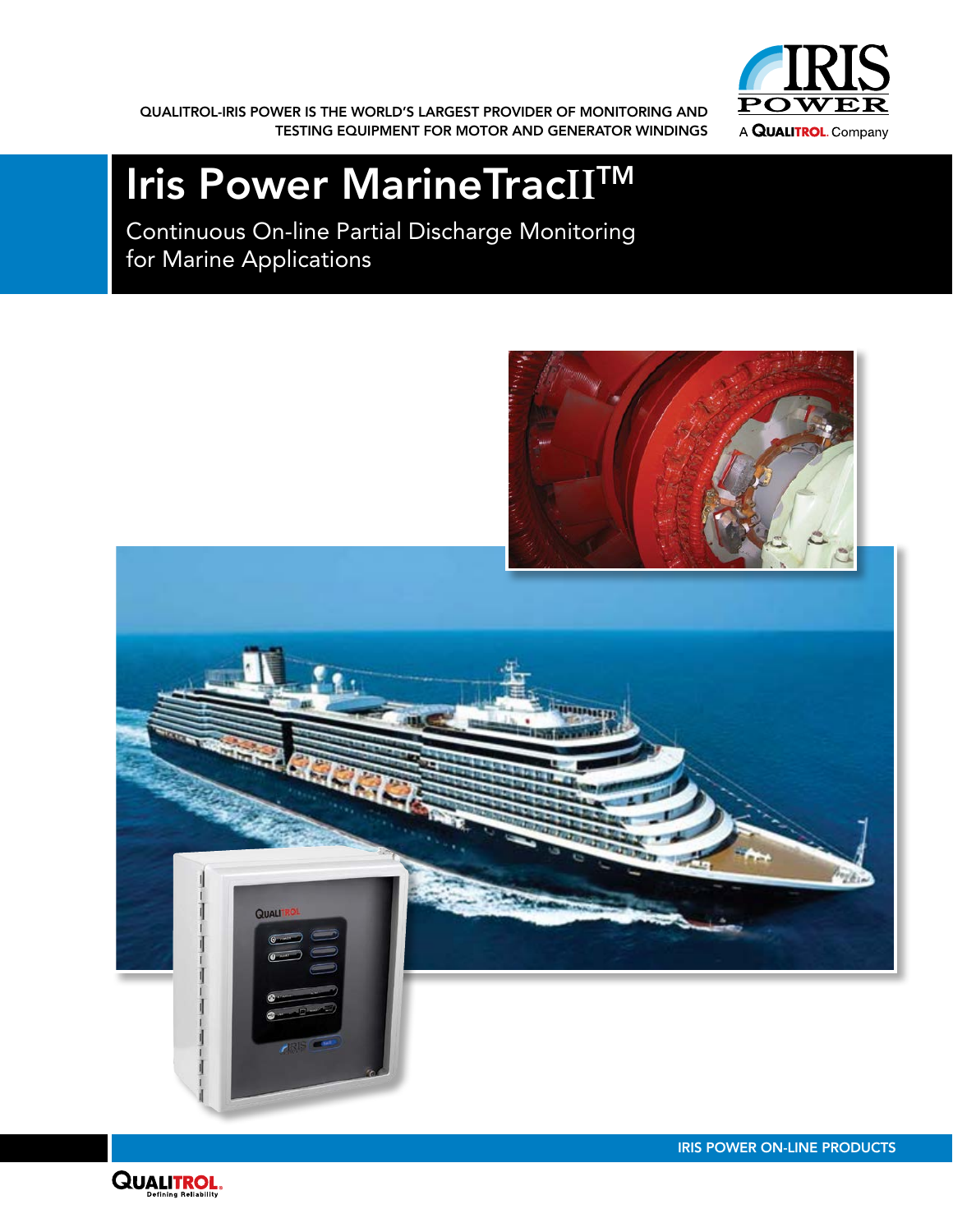#### IRIS POWER MarineTrac**II SYSTEM**

The Iris Power MarineTracII system is an economical means of providing automated, continuous partial discharge (PD) measurement for up to four (4) motors or generators on marine vessels and platforms. The Iris Power MarineTracII system consists of three permanently installed capacitive couplers (one per phase) for each motor or generator and an Iris Power MarineTracII monitor, with built in networking capability. The MarineTracII operates "stand alone" with only periodic downloading of archived PD data or it can be networked to a computer.

The Iris Power MarineTracII is a third generation continuous on-line monitor that provides maintenance professionals with an opportunity to automate PD testing. The Iris Power MarineTracII monitor also allows for the possibility of integrating important operating conditions needed for trending PD activity, and can trigger a remote alarm, indicating the need for a more detailed analysis. The monitor uses the same 80 pF capacitive sensors that have been permanently installed on motors, generators, and switchgear (3.3kV and higher) over the last 20 years

by utilities and other industries around the world.

The Iris Power MarineTracII monitor includes our unique and rigorously researched methods to overcome the electrical interference (noise) typical in most marine environments. This ensures reliable and repeatable measurements with a low probability of false alarms. The collected data can be easily interpreted by maintenance professionals after participating in a 2-day training seminar offered by Qualitrol-Iris Power's experienced experts. The user's assessment of motor and generator insulation systems using on-line PD testing is greatly enhanced by access to Iris Power's extensive PD database of over 272,000 test results. The collective experience and results of our clients are regularly summarized in statistical tables, available to all users. This is a service unique to Qualitrol-Iris Power and its clients and ensures objective interpretation of insulation condition.

Vessels and platforms that have existing "single-ended" bus coupler installations can easily install the Iris Power MarineTracII monitor by connecting it to the existing sensor termination panel within the plant. This does

not require an outage and the installation effort is limited to providing power to the monitor, wiring the alarm and/or sensor, and running a communication link to a local control room computer or an Ethernet LAN/WAN.

Machines not previously equipped with Iris Power capacitive couplers must have the 80 pF PD sensors installed during a suitable outage.

The Iris Power MarineTracII monitor continuously collects PD data and archives data which are used to produce 2D and 3D (phase resolved) plots as well as summary numbers (Qm and NQN), which are used for trending and comparison with similar machines. Using the Windows™-based software, the archived PD data can be downloaded locally over a USB port, or remotely using Ethernet (TCP/IP) network communication.

Important operating conditions such as ambient humidity, stator winding or equipment temperature, voltage, and/ or ambient temperature can be recorded and stored with the archived PD data. These parameters are useful for in-depth analysis and trending of the partial discharge activity.

Iris

IID Database



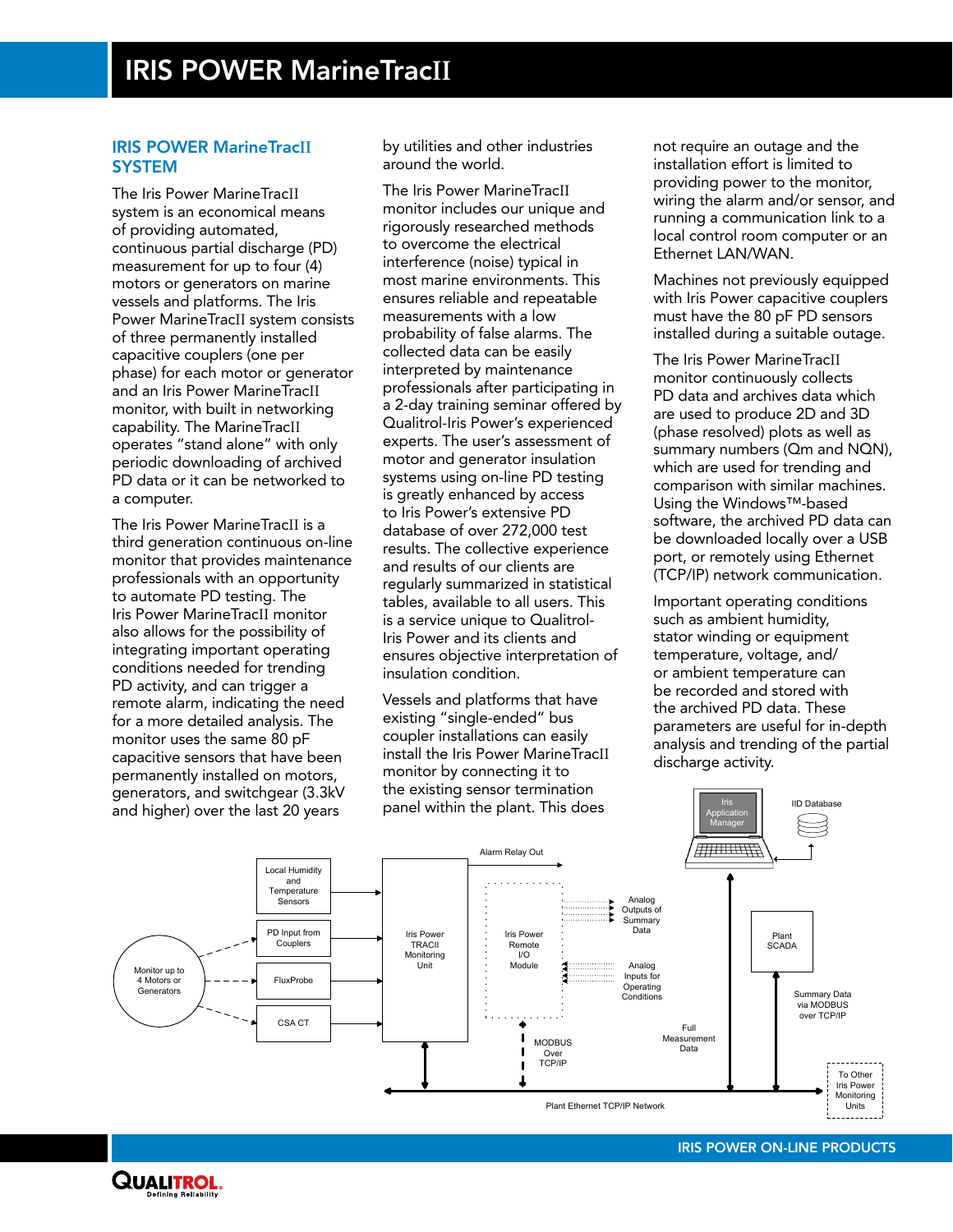#### **FEATURES**

- The Iris Power MarineTracII monitor contains superior noise separation technology based on filtering and pulse shape analysis, reliably distinguishing partial discharges from electrical interference (noise) in order to prevent false indications (alarms) when the monitored equipment is connected to the 50/60 Hz power system by >30m of power cable.
- Robust continuous monitor tested to withstand harsh plant conditions. Modular hardware and easy connections to facilitate field repairs and upgrades
- Data collected by the Iris Power MarineTracII monitor is compatible with the existing TGA/PDA technology. Users with existing sensor installations can commission the system without a machine outage. Data is easily confirmed and further analyzed with the Iris Power TGA-B™ or Iris Power PDA-IV™ portable monitors.
- The Iris Power monitor MarineTracII is continuously collecting and periodically archiving PD data for download on 3 sensitivity ranges – a User Specified range, a range that Automatically adjusts to current PD levels, and a range suitable for evaluating high PD conditions (Alert Range).
- The Alert testing range ensures minimal intervention by maintenance personnel. In response to a PD alert, users can review the pulse height analysis plots, and the 24-window phase resolved PD plots using basic interpretation to confirm the cause of the alert. Alert levels are preset based on the Iris Power database of over 272,000 test results.
- Alert Output is a dedicated relay fitted within the monitor enclosure that can activate a remote indicator of high PD alert conditions,. The alert conditions are configurable through the operating software. The alert output may be connected to a plant monitoring system.
- **•** The Iris Power MarineTracII monitor is equipped with ambient sensor input modules to enhance data gathering for trending and analysis. Using an optional sensor, ambient temperature and ambient humidity can be recorded along with the PD data readings.
- USB memory stick port for downloading stored data without a laptop computer.
- • Qualitrol-Iris Power has extensive experience with continuous online PD monitoring. Over 2,000 continuous on-line PD monitors have been installed.



*Installed Capacitive Couplers*

- Networking with an Ethernet port for remote diagnostics, downloading, configuration with Iris Power software.
- Modbus-over-Ethernet protocol is included for interfacing to third party systems. This allows the Iris Power MarineTracII to input operational parameters to be stored along with the PD readings, as well as output PD summary data to third party applications.
- The Iris Power MarineTracII system will take PD sensor inputs from up to four (4) motors or generators provided the terminal boxes of all four machines are within 20m of the Iris Power MarineTracII monitor.

### **OPTIONS**

- Remote I/O over Ethernet with four analog inputs proportional to operating conditions such as stator winding temperature, voltage, current, or power. These conditions are recorded for trending and analysis.
- Remote I/O over Ethernet with six analog outputs proportional to the level of PD activity (+Qm and –Qm). This is applicable in situations where the user is interested in having the real-time PD activity acquired by their DCS or control system.